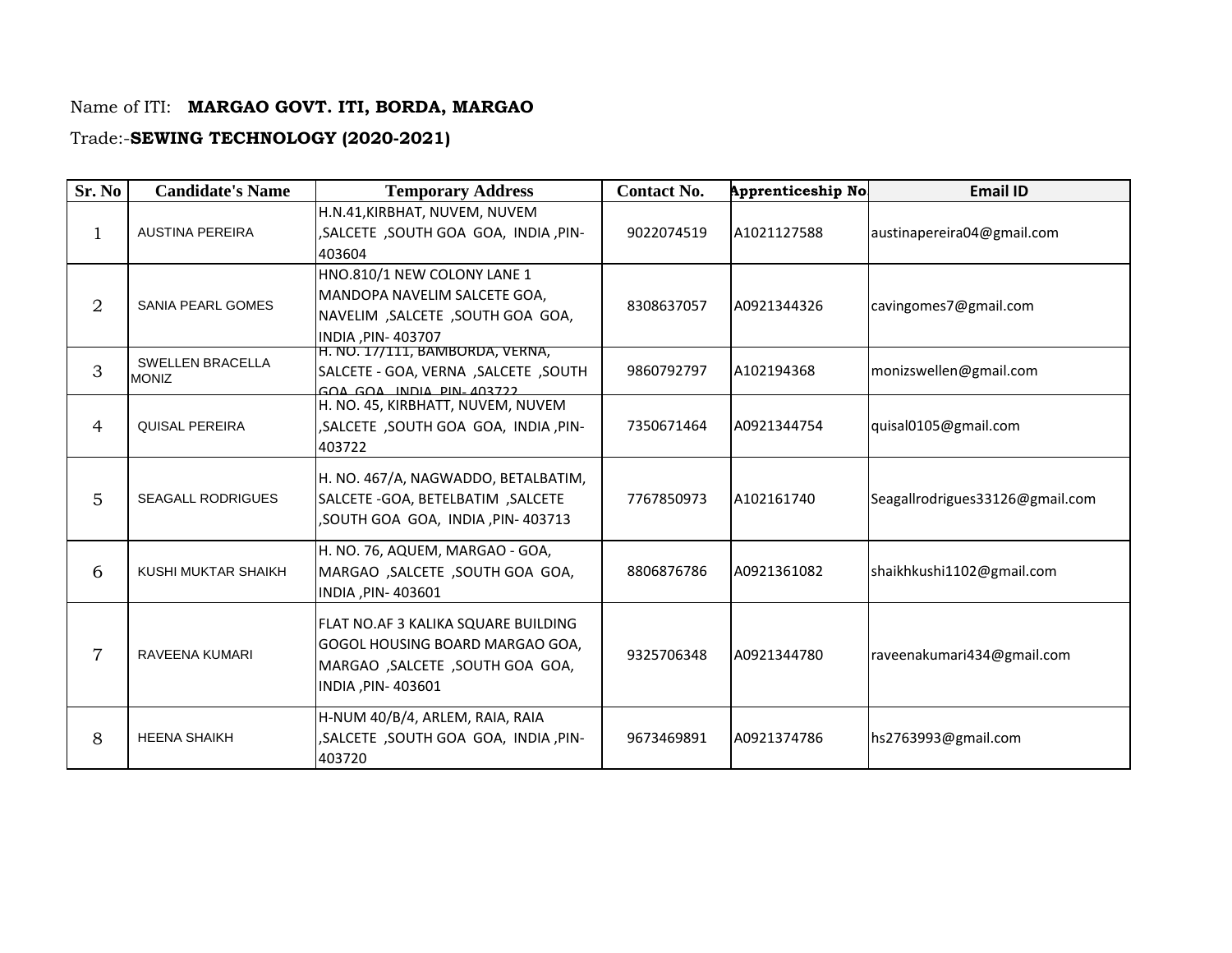| 9  | ROHINI RAJENDRA NAIK                    | BALIKA KALYAN ASHRAM, VASANT<br>VISHWA, AMRUTNAGAR, GOGOL,<br>MARGAO, MARGAO , SALCETE , SOUTH<br>GOA GOA, INDIA, PIN- 403601    | 9823162612 | A0921378205 | deekshaj2007@gmail.com      |
|----|-----------------------------------------|----------------------------------------------------------------------------------------------------------------------------------|------------|-------------|-----------------------------|
| 10 | <b>JOYCE DELPHA</b><br><b>FERNANDES</b> | PHC QTR. NO.B-4, NEAR BAZAR UNGIRIM<br>CURTORIM SALCETE GOA., CURTORIM<br>, SALCETE , SOUTH GOA GOA, INDIA, PIN-<br>403709       | 8669413602 | A0921344070 | fernandesdelpha@gmail.com   |
| 11 | RHEA NAIK                               | BALIKA KALYAN ASHRAM (MATRUCHAYA),<br>VASANT VISHVA, AMRUT NAGAR, GOGOL,<br>MARGAO, SALCETE, SOUTH GOA GOA,<br>INDIA, PIN-403601 | 7385605771 | A102198660  | rheamatruchaya@gmail.com    |
| 12 | RAJASHRI DEEPAK AIVALE                  | H NO 277/C, PANCHBHAT, MAINA,<br>CURTORIM, SALCETE, SOUTH GOA GOA,<br>INDIA, PIN-403709                                          | 9673695209 | A0921344206 | Dpkaivale777@gmail.com      |
| 13 | <b>SARINA FERNANDES</b>                 | H NO 1608/2, AGXEM, CURTORIM,<br>SALCETE, GOA, CURTORIM, SALCETE<br>, SOUTH GOA GOA, INDIA, PIN-403709                           | 7218130863 |             | sarinafernandes19@gmail.com |
| 14 | <b>MELITA MONTEIRO</b>                  | HOUSE NO-794/2 MUGALLI SAO JOSE DE<br>AREAL, SAO JOSE DE AREAL, SALCETE<br>, SOUTH GOA GOA, INDIA, PIN-403709                    | 7264803069 | A0921331462 | monteirovilroy@gmail.com    |
| 15 | <b>MUMTAJ SHAIKH</b>                    | H.NO.98 NEAR CO-OPERATIVE STATE BANK<br>BORDA, MARGAO , SALCETE , SOUTH GOA<br>GOA, INDIA, PIN-403602                            | 9545755356 | A0921369217 | mubarakbboy@gmail.com       |
| 16 | <b>BIBI HAJARA NEGLORE</b>              | H. NO. A-G4, RAIKAR RESIDENCY, MARLEM,<br>BORDA, MARGAO - GOA, MARGAO<br>, SALCETE , SOUTH GOA GOA, INDIA, PIN-<br>403601        | 9604721870 | A0921374866 | bibihajaraneglore@gmail.com |